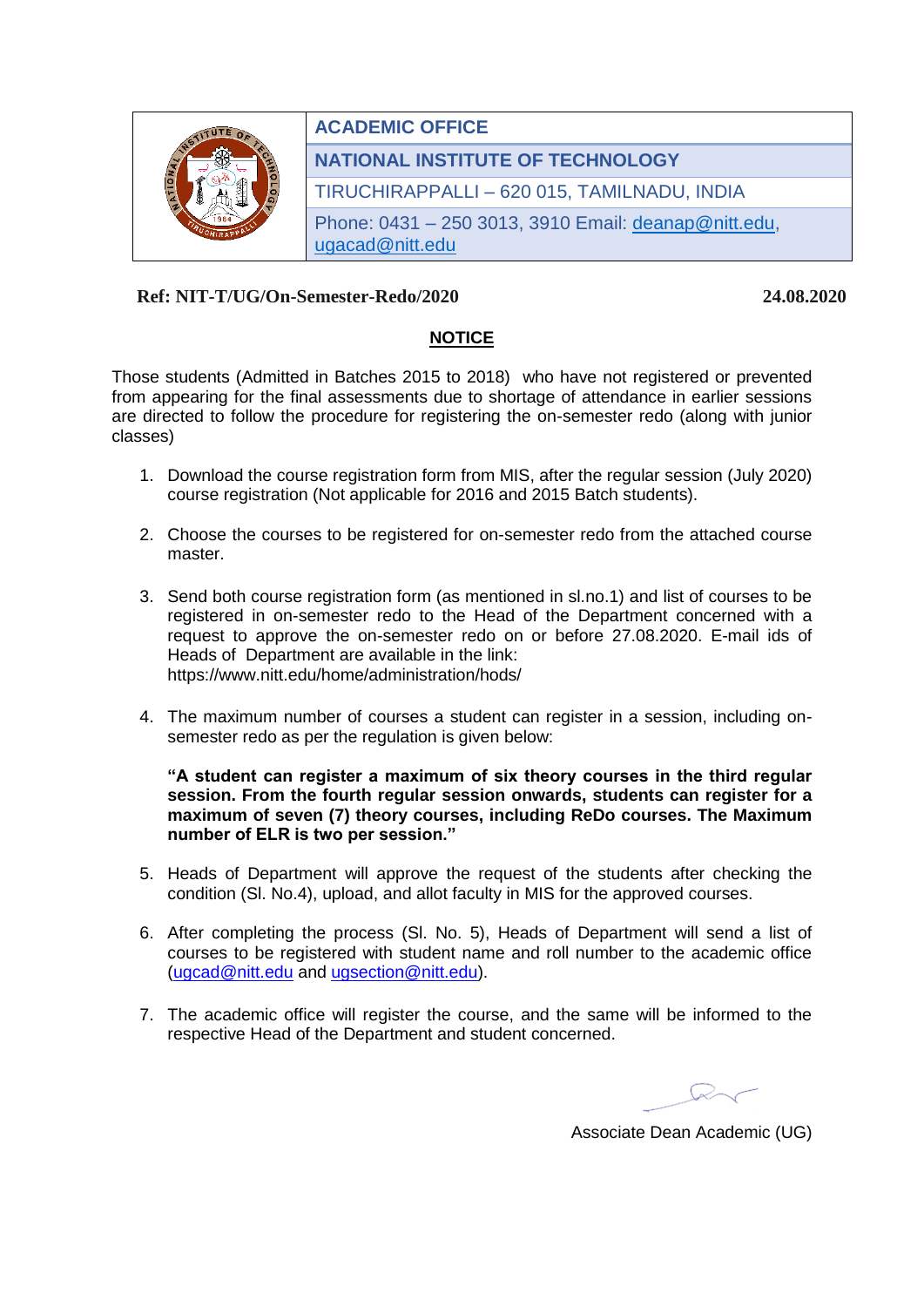| <b>NATIONAL INSTITUTE OF TECHNOLOGY TIRUCHIRAPPALLI - 620015</b>                        |                                                   |                                                                                     |                                                         |                 |  |
|-----------------------------------------------------------------------------------------|---------------------------------------------------|-------------------------------------------------------------------------------------|---------------------------------------------------------|-----------------|--|
| <b>OFFICE OF THE DEAN (ACADEMIC)</b>                                                    |                                                   |                                                                                     |                                                         |                 |  |
| B.Arch./B.Tech - LIST OF COURSES TO BE OFFERED IN JULY 2020 SESSION (Except First Year) |                                                   |                                                                                     |                                                         |                 |  |
| Programme: B. Arch.                                                                     |                                                   |                                                                                     |                                                         |                 |  |
|                                                                                         | <b>Specialization: Architecture</b>               |                                                                                     |                                                         |                 |  |
| <b>SEMESTER III</b>                                                                     |                                                   |                                                                                     |                                                         |                 |  |
| Code                                                                                    | <b>Course of Study</b>                            | <b>Prerequisites</b>                                                                | Name of the Faculty*                                    | <b>Semester</b> |  |
| AR201                                                                                   | <b>Computer Applications in Architecture -II</b>  | <b>NIL</b>                                                                          | Prof. K. Bhagyashri                                     | Ш               |  |
| AR203                                                                                   | <b>History of Architecture - III</b>              | <b>NIL</b>                                                                          | Prof. Pudhuma Bharathi                                  | Ш               |  |
| AR205                                                                                   | <b>Structural Analysis</b>                        | <b>NIL</b>                                                                          | Dr. L. Saikala                                          | Ш               |  |
| AR207                                                                                   | <b>Building Construction and Materials - II</b>   | <b>NIL</b>                                                                          | Dr. K. Thirumaran                                       | Ш               |  |
| AR209                                                                                   | <b>Surveying and Site Planning</b>                | <b>NIL</b>                                                                          | Dr. D. Kannamma                                         | Ш               |  |
| AR211                                                                                   | <b>Architectural Design - III</b>                 | <b>basic and</b><br><b>Architectural</b><br>Design - I &<br>Architectural<br>Dooian | Prof. G. Sangeetha                                      | Ш               |  |
| AR213                                                                                   | <b>Model Making</b>                               | <b>NIL</b>                                                                          | <b>Prof. Bellatrix Valdaris</b>                         | $\mathbf{m}$    |  |
| <b>SEMESTER V</b>                                                                       |                                                   |                                                                                     |                                                         |                 |  |
| AR301                                                                                   | <b>Architectural Acoustics</b>                    | <b>NIL</b>                                                                          | Prof. Amalan Sigmund Kaushik S                          | $\mathsf{v}$    |  |
| AR303                                                                                   | Design of R.C.C. Structures                       | <b>NIL</b>                                                                          | Dr. L. Saikala                                          | $\mathsf{V}$    |  |
| AR305                                                                                   | <b>Lighting and Electrical Services</b>           | <b>NIL</b>                                                                          | Dr. G. Subbaiyan                                        | V               |  |
| AR307                                                                                   | <b>Building Construction and Materials -IV</b>    | <b>NIL</b>                                                                          | Prof. K. Bhagyashri                                     | V               |  |
| AR309                                                                                   | <b>Interior Design</b>                            | <b>NIL</b>                                                                          | Prof. S. Rajendra Babu                                  | $\mathsf{V}$    |  |
| AR311                                                                                   | <b>Architectural Design - IV</b>                  | Architectural<br>Design - III                                                       | Prof. Wilson Fredrick & Prof. Saurabh<br>Kumar          | V               |  |
| Elective - I                                                                            |                                                   |                                                                                     |                                                         |                 |  |
| AR353                                                                                   | <b>Graphic Design</b>                             | <b>NIL</b>                                                                          | <b>Prof. Bellatrix Valdaris</b>                         | V               |  |
|                                                                                         | Global / Other Department Elective                |                                                                                     |                                                         | V               |  |
| <b>SEMESTER VII</b>                                                                     |                                                   |                                                                                     |                                                         |                 |  |
| AR402                                                                                   | <b>Building Structural System</b>                 | <b>NIL</b>                                                                          | Dr. L. Saikala                                          | VII             |  |
| AR404                                                                                   | <b>Energy Efficient Buildings</b>                 | <b>NIL</b>                                                                          | Prof. Amalan Sigmund Kaushik S                          | VII             |  |
| AR406                                                                                   | Disaster Resistant Building Design and Management | <b>NIL</b>                                                                          | Prof. Saurabh Kumar                                     | VII             |  |
| AR408                                                                                   | <b>Urban Design</b>                               | <b>NIL</b>                                                                          | Dr. P. Gopalakrishnan                                   | VII             |  |
| AR410                                                                                   | <b>Building Construction and Materials -VI</b>    | <b>NIL</b>                                                                          | Dr. G. Subbaiyan                                        | VII             |  |
| AR412                                                                                   | <b>Architectural Design -VI</b>                   | <b>Architectural</b><br>Design-V                                                    | Prof. Amalan Sigmund Kaushik S & Prof.<br>K. Bhagyashri | VII             |  |
| Elective - III                                                                          |                                                   |                                                                                     |                                                         | VII             |  |
| AR454                                                                                   | <b>Environmental Control and Design Workshop</b>  | <b>NIL</b>                                                                          | Dr.P.Gopalakrishnan                                     | VII             |  |
| AR456                                                                                   | <b>Landscape Design</b>                           | <b>NIL</b>                                                                          | Dr. A. Meenatchisundaram                                | VII             |  |
|                                                                                         | <b>Global / Other Department Elective</b>         |                                                                                     |                                                         | VII             |  |
| <b>SEMESTER IX</b>                                                                      |                                                   |                                                                                     |                                                         |                 |  |
| AR501                                                                                   | <b>Building Bye-Laws and Codes of Practice</b>    | <b>NIL</b>                                                                          | Dr. D. Kannamma                                         | IX              |  |
| AR503                                                                                   | <b>Environment and Behavior</b>                   | <b>NIL</b>                                                                          | Dr. K. Premkumar                                        | IX              |  |
| AR505                                                                                   | <b>Urban Planning</b>                             | <b>NIL</b>                                                                          | Prof. Wilson Fredrick                                   | IX              |  |
| AR507                                                                                   | <b>Architectural Design - VII</b>                 | <b>Architectural</b><br>Design-VI                                                   | Dr. K. Thirumaran                                       | IX              |  |
| AR509                                                                                   | Dissertation - I (Seminar)                        | <b>NIL</b>                                                                          | Dr. G. Subbaiyan                                        | IX              |  |
| Elective - IV                                                                           |                                                   |                                                                                     |                                                         |                 |  |
| AR551                                                                                   | <b>Sustainable Architecture</b>                   | <b>NIL</b>                                                                          | Dr. A. Meenatchisundaram                                | IX              |  |
| AR553                                                                                   | <b>Cost efficient Construction Techniques</b>     | <b>NIL</b>                                                                          | Prof. Pudhuma Bharathi                                  | IX              |  |
| Elective - V                                                                            |                                                   |                                                                                     |                                                         |                 |  |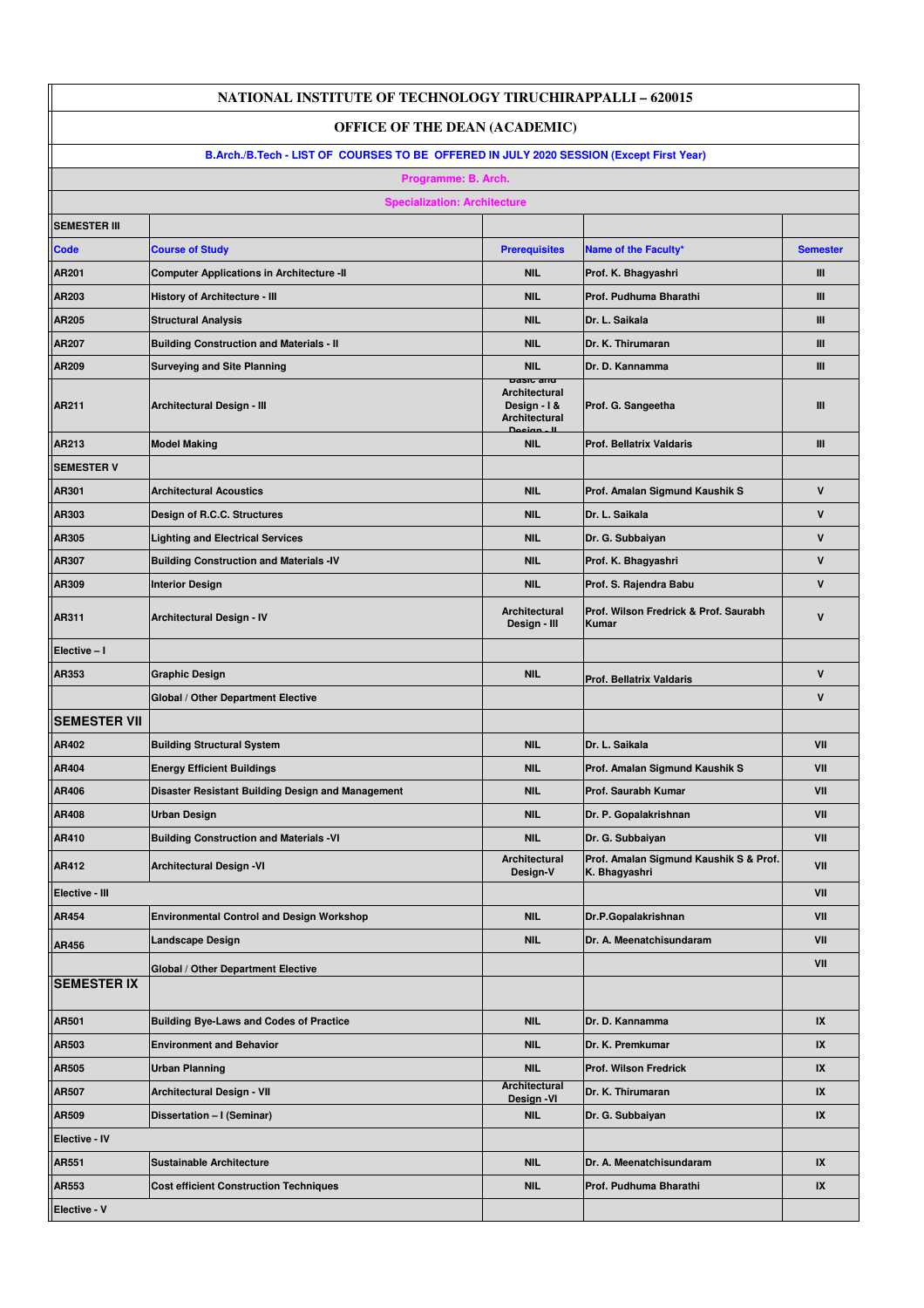| AR561                                    | <b>Environmental Planning</b>                          | <b>NIL</b>                        | <b>Prof. Saurab Kumar</b>                                         | IX              |  |
|------------------------------------------|--------------------------------------------------------|-----------------------------------|-------------------------------------------------------------------|-----------------|--|
| Programme: B.Tech.                       |                                                        |                                   |                                                                   |                 |  |
| <b>Dept.: Chemical Engineering</b>       |                                                        |                                   |                                                                   |                 |  |
| <b>GIR, ELR, CORE COURSES</b><br>1.      |                                                        |                                   |                                                                   |                 |  |
| <b>Course Code</b>                       | <b>Course Name</b>                                     | <b>Prerequisites</b>              | Name of the Faculty*                                              | <b>Semester</b> |  |
| HSIR <sub>14</sub>                       | <b>Professional Ethics</b>                             | <b>None</b>                       | <b>Humanities Dept</b>                                            | Ш               |  |
| CLPC12                                   | <b>Process Calculations</b>                            | <b>None</b>                       | Dr.M.Arivazhagan                                                  | Ш               |  |
| CLPC <sub>13</sub>                       | <b>Momentum Transfer</b>                               | <b>None</b>                       | <b>Dr.M.Perumalsamy</b>                                           | Ш               |  |
| CLPC14                                   | <b>Chemical Engineering Thermodynamics</b>             | CLPC11                            | Dr.K.N.Sheeba                                                     | Ш               |  |
| CLPC15                                   | <b>Chemical Technology</b>                             | <b>None</b>                       | <b>Dr.M.Matheswaran</b>                                           | Ш               |  |
| CLLR11                                   | <b>Momentum Transfer Lab</b>                           | CLPC13                            | Dr.M.Perumalsamy/Dr.T.Sivasankar/<br>Dr. Jyoti Sahu               | Ш               |  |
| CLLR12                                   | <b>Instrumental Analysis and Thermodynamics Lab</b>    | CLPC14                            | Dr.K.N.Sheeba/Dr.M.Arivazhagan/<br><b>Dr.Karthikeya Shukla</b>    | Ш               |  |
| CLPC19                                   | <b>Chemical Reaction Engineering - 1</b>               | CLPC17                            | Dr.P.Sivashanmugam                                                | $\mathsf{v}$    |  |
| CLPC <sub>20</sub>                       | <b>Mass Transfer</b>                                   | CLPC15                            | <b>Dr.T.Sivasankar</b>                                            | $\mathsf{v}$    |  |
| CLPC21                                   | <b>Heat Transfer</b>                                   | <b>None</b>                       | <b>Dr.P.Kalaichelvi</b>                                           | $\mathbf{v}$    |  |
| CLPC <sub>22</sub>                       | <b>Safety in Chemical Industries</b>                   | CLPC16                            | <b>Dr.Karthikeya Shukla</b>                                       | $\mathbf{v}$    |  |
| CLLR13                                   | <b>Particulate Science and Technology Laboratory</b>   | CLPC18, CLPC20                    | Dr. J. Sarat Chandra Babu/ Dr.<br>A.Arunagiri/ Dr.Sourav Poddar   | $\mathbf{v}$    |  |
| CLPC <sub>26</sub>                       | <b>Biochemical Engineering</b>                         | CLPC19                            | Dr. M. Arivazhagan                                                | VII             |  |
| CLPC <sub>27</sub>                       | <b>Chemical Process Equipment Design</b>               | CLPC10, CLPC19,<br>CLPC20, CLPC21 | Dr. A. Arunagiri                                                  | VII             |  |
| CLPC <sub>28</sub>                       | <b>Project Engineering and Economics</b>               | CLPC16                            | <b>Dr.G.Arthanareeswaran</b>                                      | VII             |  |
| CLPC <sub>29</sub>                       | <b>Transport Phenomena</b>                             | CLPC14, CLPC20,<br>CLPC21         | <b>Dr.N.Samsudeen</b>                                             | VII             |  |
| CLIR16                                   | Internship / Industrial Training / Academic Attachment |                                   | <b>Dr.G.Arthanareeswaran</b>                                      | VII             |  |
| CLIR18                                   | <b>Comprehensive Viva voce</b>                         |                                   | Dr.M.Arivazhagan/Dr.K.Muthukumar/<br>Dr. S.Saravanan              | VII             |  |
| CLLR16                                   | <b>Mass Transfer Laboratory</b>                        | CLPC20, CLPC24                    | Dr. K.M. Meera S. Begum/ Dr. M.<br><b>Matheswaran</b>             | VII             |  |
| CLLR17                                   | <b>Process Dynamics and Control Laboratory</b>         | CLPC <sub>25</sub>                | Dr. T.K.Radhakrishnan/ Dr. N.<br>Samsudeen/Dr.K.Sankar            | VII             |  |
| <b>PROGRAMME ELECTIVES</b><br>2.         |                                                        |                                   |                                                                   |                 |  |
| CLPE13                                   | <b>Polymer science and Technology</b>                  | <b>None</b>                       | Dr.Sourav Poddar (PDF)                                            | Ш               |  |
| CLPE10                                   | <b>Petroleum and Petrochemical Engineering(PE)</b>     | <b>None</b>                       | <b>Dr.K.Muthukumar</b>                                            | $\mathsf{v}$    |  |
| CLPE <sub>12</sub>                       | <b>Industrial Process Biotechnology</b>                | <b>None</b>                       | <b>Dr.Jyoti Sahu</b>                                              | $\mathbf{v}$    |  |
| CLPE <sub>18</sub>                       | <b>Process intensification</b>                         | CLPC21                            | <b>Dr.K.Sankar</b>                                                | VII             |  |
| 3.<br><b>OPEN ELECTIVES</b>              |                                                        |                                   |                                                                   |                 |  |
| CLOE17                                   | <b>Design and Analysis of Experiments</b>              | <b>None</b>                       | Dr.V.Nagajyothi                                                   | VII             |  |
| <b>MINOR COURSES (For B.Tech.)</b><br>4. |                                                        |                                   |                                                                   |                 |  |
| <b>CLMI11</b>                            | <b>Chemical Process Calculations</b>                   | <b>None</b>                       | Dr.M.Arivazhagan                                                  | Ш               |  |
| 5.                                       | <b>HONOURS COURSES(For B.Tech.)</b>                    |                                   |                                                                   |                 |  |
| CLHO <sub>14</sub>                       | <b>Applied Mathematics in Chemical Engineering</b>     | CLPC19, CLPC20,<br>CLPC21         | <b>Dr.M.Matheswaran</b>                                           | VII             |  |
| CLHO <sub>11</sub>                       | <b>Advances in Fluidization Engineering</b>            |                                   | <b>Dr. SARAT CHANDRA BABU</b>                                     | $\mathsf{v}$    |  |
|                                          | Programme: B. Tech.                                    |                                   |                                                                   |                 |  |
|                                          | <b>Dept.: Civil Engineering</b>                        |                                   |                                                                   |                 |  |
| <b>Course Code</b>                       | <b>Title of the Course</b>                             |                                   | <b>Faculty</b>                                                    | <b>Semester</b> |  |
| 1. CORE COURSES                          |                                                        |                                   |                                                                   |                 |  |
| HSIR <sub>13</sub>                       | <b>Industrial Economics and Foreign Trades</b>         |                                   | <b>New Faculty</b>                                                | Ш               |  |
| CEPC11                                   | <b>Mechanics of Solids</b>                             | CEPC10                            | Sec A: Dr. Greegar George, Sec B: Dr.<br><b>Mashudha Sulthana</b> | Ш               |  |
| CEPC12                                   | <b>Hydraulics and Fluid Machinery</b>                  |                                   | Sec A: Dr. Raghavan R/ Dr. R. Manjula                             | Ш               |  |
| CEPC13                                   | <b>Concrete Technology</b>                             |                                   | Sec A: Dr. J. Karthikeyan, Sec B: Dr.<br><b>Prabha Mohandoss</b>  | Ш               |  |
| CEPC14                                   | <b>Surveying</b>                                       |                                   | Sec A: Dr. G. Swaminathan, Sec B: Dr.<br>Nisha Radhakrishnan      | Ш               |  |
| CELR11                                   | <b>Strength of Materials and Concrete Laboratory</b>   |                                   | Sec A: Dr. Greegar George, Sec B: Dr.<br>Kamalkrishna Bera        | Ш               |  |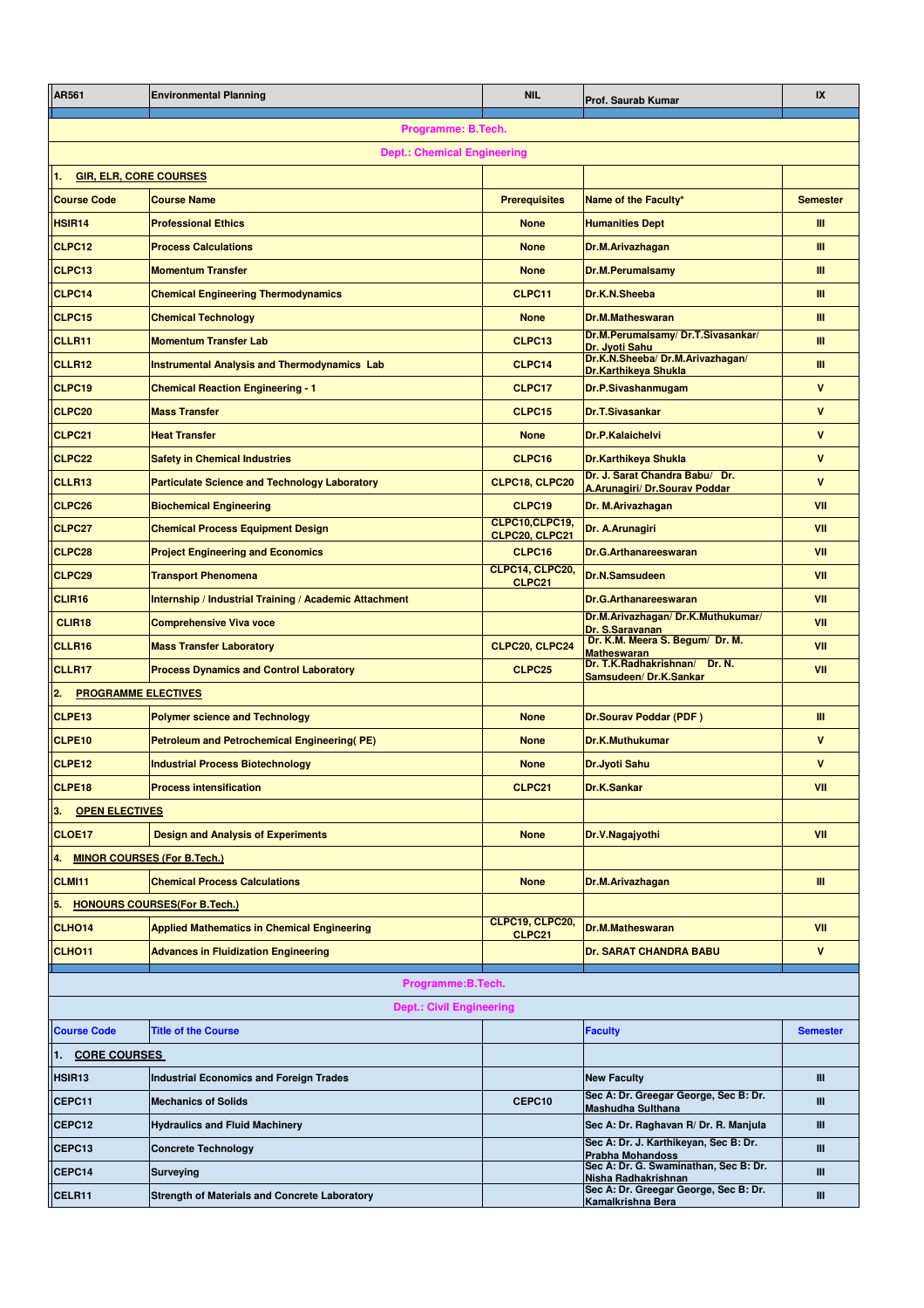| CELR12                            | <b>Survey Laboratory</b>                               |                      | Sec A: Dr. O. Darshana, Sec B: Dr.<br><b>Prabha Mohandoss</b>                | Ш               |
|-----------------------------------|--------------------------------------------------------|----------------------|------------------------------------------------------------------------------|-----------------|
| CEPC <sub>20</sub>                | <b>Highway and Pavement Engineering</b>                |                      | Dr. V. Sunitha & Dr. S. Marisamynathan                                       | V               |
| CEPC21                            | <b>Analysis of Indeterminate Structures</b>            | CEPC16               | Dr. K. Baskar                                                                | V               |
| CEPC22                            | <b>Basic Reinforced Concrete Design</b>                |                      | Dr. Raghavan R                                                               | $\mathsf{v}$    |
| CEPC23                            | <b>Geotechnical Engineering II</b>                     | CEPC19               | Dr. Jeevan Joseph                                                            | V               |
| CELR <sub>13</sub>                | <b>Environmental Engineering Laboratory</b>            |                      | Dr. Uma Sakthi                                                               | $\mathsf{v}$    |
| CELR <sub>14</sub>                | Geotechnical Engineering Laboratory                    |                      | Sec A: Dr. R. Deendayal, Sec B: Dr.<br>Jeevan Joseph                         | V               |
| HSIR <sub>14</sub>                | <b>Professional Ethics</b>                             |                      | <b>New Faculty</b>                                                           | VII             |
| CEPC27                            | <b>Advanced Steel Structural Elements</b>              | CEPC24               | Dr. R. Senthilkumar                                                          | VII             |
| CEPC29                            | Irrigation and Hydraulic Engineering                   | CEPC17               | Dr. S. Saravanan                                                             | VII             |
| CEIR <sub>18</sub>                | <b>Comprehensive Viva</b>                              |                      | Dr. Raghavan R                                                               | VII             |
| CEIR16                            | Internship / industrial training / academic attachment |                      | Dr. J. Karthikeyan                                                           | VII             |
| CELR19                            | <b>Estimation, Costing and Valuation</b>               |                      | Dr. Aneesh Mathew                                                            | VII             |
| 12.<br><b>PROGRAMME ELECTIVES</b> |                                                        |                      |                                                                              |                 |
| CEPE10                            | <b>Construction Techniques and Equipment</b>           |                      | Dr. K. Nandhini                                                              | Ш               |
| CEPE11                            | <b>Elementary Structural Dynamics</b>                  | CEPC10               | Dr. P. A. Krishnan                                                           | V               |
| CEPE32                            | <b>Geodetic Surveying</b>                              | CEPC14               | Dr. Nisha Radhakrishnan                                                      | V               |
| CEPE12                            | <b>Maintainance and Rehabilitation of Structures</b>   | CEPC15               | Dr. Prabha Mohandoss                                                         | $\mathsf{v}$    |
| CEPE24                            | <b>Environmental Management and Impact Assessment</b>  | CEPC18               | Dr. Uma Shakti                                                               | V/VII           |
| CEPE14                            | <b>Structural System Analysis</b>                      | CEPC25               | Dr. Greegar George                                                           | VII             |
| CEPE21                            | <b>Transportation Planning</b>                         | CEPC <sub>20</sub>   | Dr. O. Darshana                                                              | <b>VII</b>      |
| CEPE28                            | Geotechnical Earthquake Engineering                    | CEPC23               | Dr. S. Jayalekshmi                                                           | VII             |
| CEPE37                            | Simulation Modelling for Water Resources Engineering   |                      | Dr. R. Manjula                                                               | VII             |
| <b>HONORS</b><br>13.              |                                                        |                      |                                                                              |                 |
|                                   |                                                        |                      |                                                                              |                 |
| CEHO <sub>24</sub>                | <b>Advanced Remote Sensing Techniques</b>              | CEPC14               | Dr. S. Saravanan                                                             | V/VII           |
| CEHO <sub>17</sub>                | <b>Soil Dynamics and Machine Foundations</b>           | CEPC23               | Dr. K. Muthukkumaran                                                         | V/VII           |
|                                   | Programme: B. Tech.                                    |                      |                                                                              |                 |
|                                   | <b>Dept.: Computer Science Engineering</b>             |                      |                                                                              |                 |
| 1. GIR, ELR, CORE COURSES         |                                                        |                      |                                                                              |                 |
| <b>COURSE CODE</b>                | <b>COURSE NAME</b>                                     | <b>Prerequisites</b> | <b>Name of the Faculty</b>                                                   | <b>SEMESTER</b> |
| MAIR31                            | <b>Probability and Operations Research</b>             |                      | <b>Maths Department</b>                                                      | Ш               |
| CSPC31                            | <b>Principles of Programming languages</b>             | None                 | Dr. A. Santhana Vijayan (A)/ Dr. R. Bala                                     | Ш               |
| CSPC32                            | <b>Data Structures</b>                                 | None                 | Krishnan (B)<br>Dr. R. Mohan (A)/ Dr. B. Nithya (B)                          | Ш               |
| CSPC33                            | Digital systems design                                 | None                 | Dr. R. Leela Velusamy (A)/ Dr. B.                                            | Ш               |
| CSPC34                            | <b>Computer Organization</b>                           | None                 | Shameedha Begum (B)<br>Dr. C. Mala (A)/ Dr. S. Jaya Nirmala (B)              | Ш               |
| CSLR31                            | Data structures laboratory                             | CSPC32               | Dr. P. Kumaran (A)/ Dr. B. Nithya (B)/ Dr.                                   | Ш               |
| CSLR32                            | <b>Digital laboratory</b>                              | CSPC33               | R. Bala Krishnan (B)<br>Dr. K. Sitara (A)/ Dr. S. Jaya Nirmala (B)/          | Ш               |
| CSPC31                            | <b>Computer Architecture</b>                           | CSPC24               | Dr. A. Saraswathi Priyadharshini (B)<br>Dr. N. Ramasubramanian (A)/ Dr. B.   | V               |
| CSPC32                            | <b>Internetworking Protocols</b>                       | CSPC27               | Shameedha Begum (B)<br>Dr. S. Mary Saira Bhanu (A) / Dr. B.                  | $\mathbf v$     |
| CSPC33                            | <b>Database Management Systems</b>                     | None                 | Nithya (B)<br>Dr. E. Sivasankar (A)/ Dr. M. Brindha (B)                      | V               |
| CSPC34                            | <b>Software Engineering</b>                            | None                 | Dr. R. Mohan (A)/ Dr. Chandramani<br>Chaudhary (B)                           | $\mathbf v$     |
| CSLR31                            | <b>Network Programming Laboratory</b>                  | CSPC32               | Dr. Chandramani Chaudhary (A)/ Dr. M.<br>Sridevi (B)/ Dr. M. Sai Krishna (B) | V               |
| CSLR32                            | <b>Database Management Systems Laboratory</b>          | CSPC33               | Dr. E. Sivasankar (A)/ Dr. M. Brindha (B)/                                   | $\mathbf v$     |
| HSIR <sub>13</sub>                | <b>Industrial Economics And Foreign Trade</b>          | None                 | Dr. P. Kumaran (B)                                                           | VII             |
| CSPC41                            | <b>Principles Of Compiler Design</b>                   | CSPC28               | Dr. Rajeswari Sridhar (A)/ Dr. P.                                            | VII             |
| CSIR <sub>16</sub>                | Internship / industrial training / academic attachment |                      | Kumaran (B)                                                                  | VII             |
| CSIR <sub>18</sub>                | <b>Comprehensive Viva-Voce</b>                         | None                 | Dr. A. Santhana Vijayan (A)/ Dr.<br>Kamalika Bhattacharjee (B)               | VII             |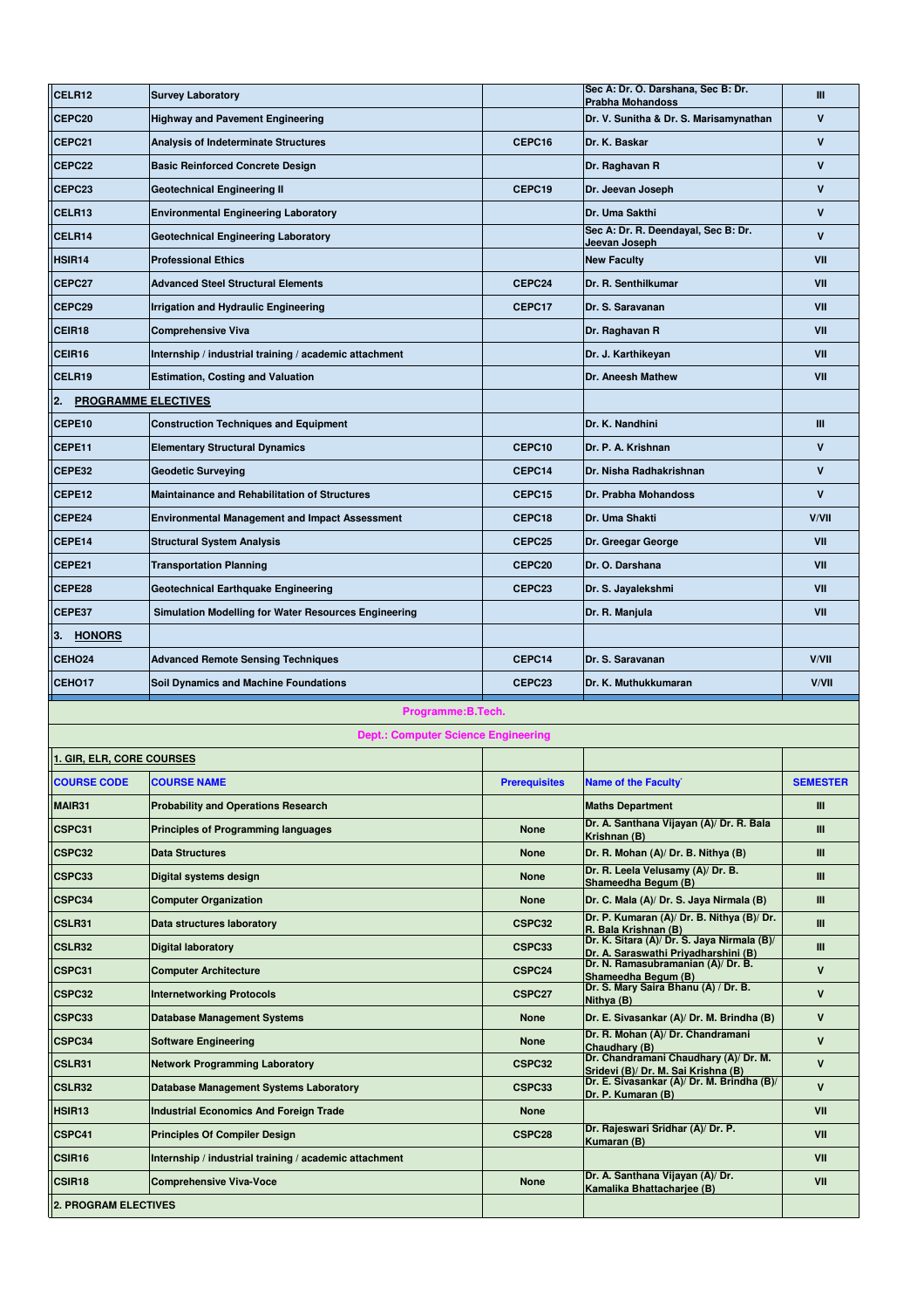| CSPE32                              | <b>Combinatorics and Graph Theory</b>                         | CSPC11               | Dr. K. Viswanathan Iver (A,B)          | Ш                       |
|-------------------------------------|---------------------------------------------------------------|----------------------|----------------------------------------|-------------------------|
| CSPE21                              | <b>Machine Learning</b>                                       | CSPC25               | Dr. Rajeswari Sridhar (A,B)            | $\mathbf v$             |
| CSPE12                              | Design and Analysis of Parallel algorithms                    | CSPC29               | Dr. M. Sridevi (A,B)                   | V                       |
| CSPE28                              | <b>Data Sciences</b>                                          | CSPC33, CSPE14       | Dr. R. Bala Krishnan (A,B)             | VII                     |
| CSPE18                              | <b>Advanced Cryptography</b>                                  | CSPC35               | Dr. Kunwar Singh (A,B)                 | VII                     |
| CSPE17                              | <b>Advanced Database Management Systems</b>                   | CSPC33, CSPE14       | Dr. M. Brindha (A,B)                   | VII                     |
| CSPE29                              | <b>Cloud Computing and Architecture</b>                       | CSPC27               | Dr. S. Jaya Nirmala (A,B)              | VII                     |
| 3. MINOR                            |                                                               |                      |                                        |                         |
| <b>CSMI12</b>                       | <b>Computer Organization</b>                                  | <b>None</b>          | Dr. Kamalika Bhattacharjee             | $\mathsf{v}$            |
| CSMI14                              | <b>Database Management System</b>                             | None                 | Dr. A. Saraswathi Priyadharshini       | $\mathsf{v}$            |
| <b>CSMI17</b>                       | <b>Data Communications and Networks</b>                       | <b>None</b>          | Dr. M. Sai Krishna                     | VII                     |
| <b>4. OPEN ELECTIVES</b>            |                                                               |                      |                                        |                         |
| CSOE17                              | <b>Big Data Analytics</b>                                     | CSMI14               | Dr. Chandramani Chaudhary              | V, VII                  |
| <b>5. HONOURS COURSES</b>           |                                                               |                      |                                        |                         |
| CSHO <sub>17</sub>                  | <b>Soft Computing</b>                                         | CSPC25               |                                        | V & VII                 |
|                                     |                                                               |                      |                                        |                         |
|                                     | Programme: B.Tech.                                            |                      |                                        |                         |
|                                     | <b>Specialization: Electrical and Electronics Engineering</b> |                      |                                        |                         |
| <b>GIR, ELR, CORE COURSES</b><br>1. |                                                               |                      |                                        |                         |
| <b>Course Code</b>                  | <b>Course Name</b>                                            | <b>Prerequisites</b> | <b>Name of the Faculty</b>             | <b>Semester</b>         |
| MAIR32                              | <b>MATHEMATICS - III</b>                                      | <b>MAIR21</b>        | <b>Faculty from Mathematics</b>        | III Semester (A)        |
| MAIR32                              | <b>MATHEMATICS - III</b>                                      | <b>MAIR21</b>        | <b>Faculty from Mathematics</b>        | III Semester (B)        |
| EEPC11                              | <b>NETWORKS AND LINEAR SYSTEMS</b>                            | EEPC10               | <b>Dr. Karthik Thirumala</b>           | III Semester (A)        |
| EEPC11                              | <b>NETWORKS AND LINEAR SYSTEMS</b>                            | EEPC10               | Dr. Ankur Singh Rana                   | III Semester (B)        |
| EEPC13                              | <b>ELECTRON DEVICES</b>                                       |                      | Dr. M Sahoo                            | <b>III Semester (A)</b> |
| EEPC13                              | <b>ELECTRON DEVICES</b>                                       |                      | Dr. Shelas Sathyan                     | III Semester (B)        |
| EEPC12                              | DC MACHINES AND TRANSFORMERS                                  | EEPC10               | Dr. P. Raja                            | III Semester (A)        |
| EEPC12                              | DC MACHINES AND TRANSFORMERS                                  | EEPC10               | Dr. S. Senthil Kumar                   | III Semester (B)        |
| EEPC14                              | <b>DIGITAL ELECTRONICS</b>                                    |                      | Dr.S.Mageshwari                        | III Semester (A)        |
| EEPC14                              | <b>DIGITAL ELECTRONICS</b>                                    |                      | Dr. S. Moorthi                         | III Semester (B)        |
| EELR <sub>10</sub>                  | <b>CIRCUITS AND DIGITAL LAB</b>                               | EEPC10               | Dr.S.Mageshwari                        | <b>III Semester (A)</b> |
| EELR10                              | <b>CIRCUITS AND DIGITAL LAB</b>                               | EEPC10               | Dr. S. Moorthi                         | III Semester (B)        |
| EELR11                              | DC MACHINES AND TRANSFORMERS LAB                              | EEPC12               | Dr. P. Raja                            | <b>III Semester (A)</b> |
| EELR11                              | DC MACHINES AND TRANSFORMERS LAB                              | EEPC12               | Dr. S. Senthil Kumar                   | III Semester (B)        |
| EEPC13                              | <b>DATA STRUCTURES AND ALGORITHMS</b>                         | CSIR11               | <b>Mr. Rakesh Kumar</b>                | V Semester (A)          |
| EEPC13                              | DATA STRUCTURES AND ALGORITHMS                                | CSIR <sub>11</sub>   | Dr. S. Sudha                           | V Semester (B)          |
| EEPC17                              | <b>LINEAR INTEGRATED CIRCUITS</b>                             | EEPC11               | Dr. G.Saravana Ilango                  | <b>V Semester (A)</b>   |
| EEPC17                              | LINEAR INTEGRATED CIRCUITS                                    | EEPC11               | <b>Dr. N. Ammasai Gounden</b>          | V Semester (B)          |
| EEPC <sub>20</sub>                  | <b>CONTROL SYSTEMS</b>                                        | MAIR32               | <b>Dr. Vivek Mohan</b>                 | V Semester (A)          |
| EEPC <sub>20</sub>                  | CONTROL SYSTEMS                                               | MAIR32               | Dr. V. Sankarnarayanan                 | V Semester (B)          |
| EEPC <sub>25</sub>                  | <b>POWER SYSTEM ANALYSIS</b>                                  | MAIR42, EEPC16       | Dr. Arul Daniel                        | V Semester (A)          |
| EEPC <sub>25</sub>                  | <b>POWER SYSTEM ANALYSIS</b>                                  | MAIR42, EEPC16       | Dr.M. Jaya Bharata Reddy               | V Semester (B)          |
| EELR13                              | <b>INTEGRATED CIRCUITS LABORATORY</b>                         | EEPC17               | Dr. G.Saravana Ilango                  | V Semester (A)          |
| EELR13                              | <b>INTEGRATED CIRCUITS LABORATORY</b>                         | EEPC17               | Dr. Aneesa Farhan                      | V Semester (B)          |
| EELR17                              | <b>POWER SYSTEMS LABORATORY</b>                               | EEPC <sub>25</sub>   | Dr. Arul Daniel & Mr. Sreenu Sreekumar | V Semester (A)          |
| EELR17                              | POWER SYSTEMS LABORATORY                                      | EEPC <sub>25</sub>   | Dr.M. Jaya Bharata Reddy               | V Semester (B)          |
| EEPC27                              | <b>COMMUNICATION SYSTEMS</b>                                  | EEPC15, EEPC19       | Dr. Hemant Kumar, ECE                  | <b>VII Semester (A)</b> |
| EEPC27                              | <b>COMMUNICATION SYSTEMS</b>                                  | EEPC15, EEPC19       | Mrs. B. R. Mounika, PDF, ECE           | <b>VII Semester (B)</b> |
| HSIR <sub>13</sub>                  | <b>INDUSTRIAL ECONOMICS AND FOREIGN TRADE</b>                 |                      | <b>Faculty from Humanities</b>         | <b>VII Semester (A)</b> |
|                                     |                                                               |                      |                                        |                         |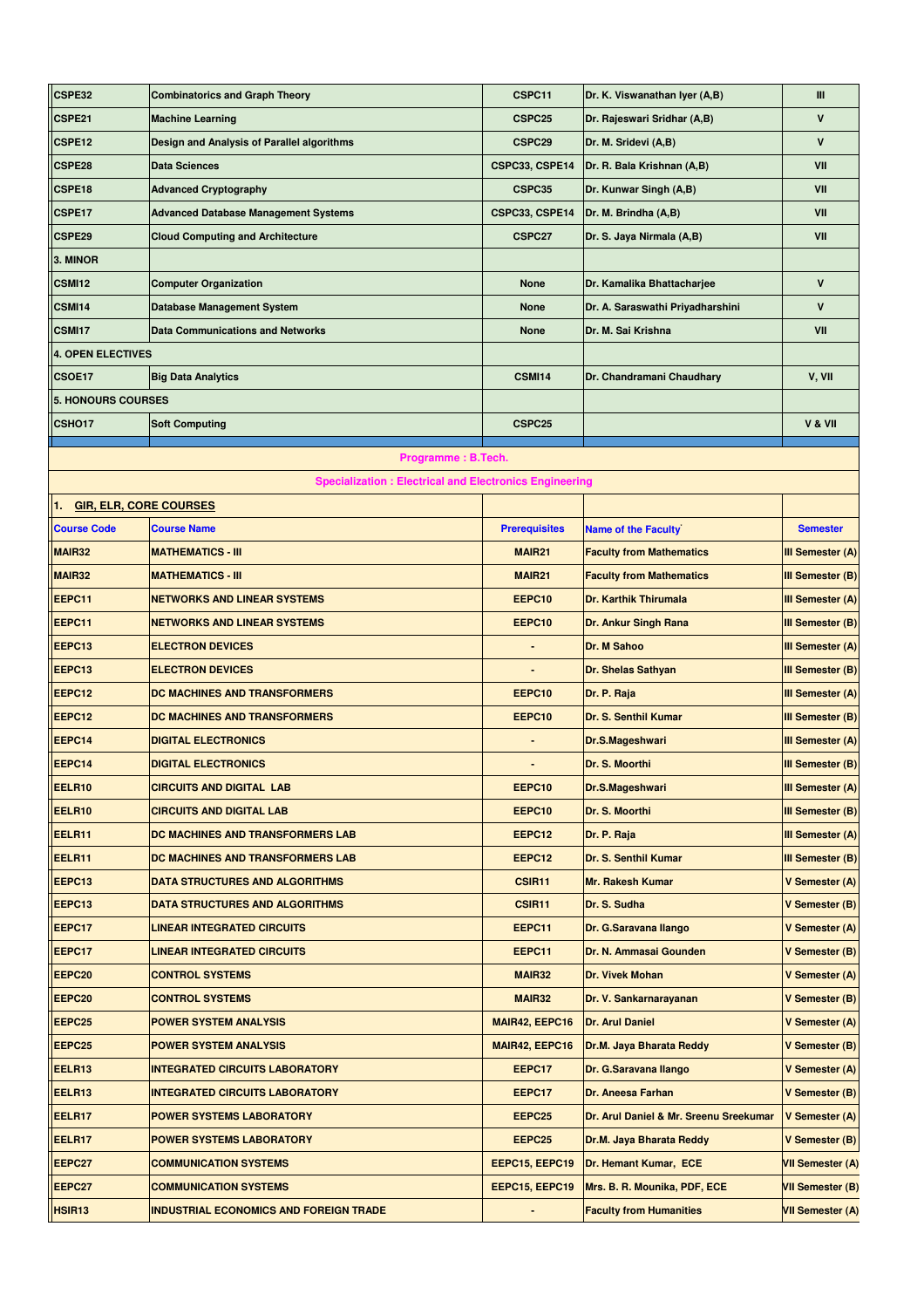| HSIR <sub>13</sub>               | <b>INDUSTRIAL ECONOMICS AND FOREIGN TRADE</b>                 |                      | <b>Faculty from Humanities</b>                                              | <b>VII Semester (B)</b> |
|----------------------------------|---------------------------------------------------------------|----------------------|-----------------------------------------------------------------------------|-------------------------|
| <b>EEIR16</b>                    | <b>INTERNSHIP / INDUSTRIAL TRAINING / ACADEMICATTACHMENT</b>  |                      |                                                                             | <b>VII</b>              |
| EEIR18                           | <b>COMPREHENSIVE VIVA-VOCE EXAMINATION</b>                    |                      |                                                                             | <b>VII</b>              |
| 2.<br><b>PROGRAMME ELECTIVES</b> |                                                               |                      |                                                                             |                         |
| EEPE10                           | <b>POWER GENERATION SYSTEMS</b>                               | $\blacksquare$       | Dr. Ankur Singh Rana                                                        | <b>B.Tech III SEM</b>   |
| EEPE11                           | <b>ELECTRICAL SAFETY</b>                                      |                      | <b>Mr. Sreenu Sreekumar</b>                                                 | <b>B.Tech III SEM</b>   |
| EEPE25                           | UTILIZATION OF ELECTRICAL ENERGY                              | EEPC18               | Dr. Josephine R. L.                                                         | <b>B.Tech V SEM</b>     |
| EEPE24                           | <b>DESIGN OF ELECTRICAL APPARATUS</b>                         | EEPC18               | Dr. Naveen Yalla                                                            | <b>B.Tech V SEM</b>     |
| EEPE23                           | <b>EHV AC AND DC TRANSMISSION</b>                             | EEPC16               | Dr. Ashok Kumar                                                             | <b>B.Tech V SEM</b>     |
| EEPE41                           | POWER SYSTEM ECONOMICS AND CONTROL TECHNIQUES                 | EEPC <sub>25</sub>   | Dr. M.P. Selvan                                                             | <b>B.Tech VII SEM</b>   |
| EEPE33                           | <b>SOLID STATE DRIVES</b>                                     | EEPC18, EEPC21       | Dr. Pinkymol                                                                | <b>B.Tech VII SEM</b>   |
| EEPE40                           | <b>MODERN OPTIMIZATION TECHNIQUES FOR ELECTRIC POWER SYST</b> | EEPC <sub>25</sub>   | Dr. Kayalvizhi                                                              |                         |
| <b>3. OPEN ELECTIVES</b>         |                                                               |                      |                                                                             |                         |
| EEOE18                           | <b>CONTROL SYSTEMS ENGINEERING</b>                            | $\blacksquare$       | Dr. P. Srinivasa Rao Nayak                                                  | <b>B.Tech V SEM</b>     |
| EEOE19                           | <b>ANALOG AND DIGITAL ELECTRONICS</b>                         |                      | Dr.S.Mageshwari                                                             | <b>B.Tech VII SEM</b>   |
| 4.                               | <b>MINOR COURSES (For B.Tech.)</b>                            |                      |                                                                             |                         |
| <b>EEMI10</b>                    | <b>BASICS OF ELECTRICAL CIRCUITS</b>                          |                      | Dr. M. Venkata Kirthiga                                                     | <b>B.Tech III SEM</b>   |
| <b>EEMI12</b>                    | <b>CONTROL SYSTEMS ENGINEERING</b>                            |                      | Dr. P. Srinivasa Rao Nayak                                                  | <b>B.Tech V SEM</b>     |
| <b>EEMI13</b>                    | <b>ANALOG AND DIGITAL ELECTRONICS</b>                         | <b>EEMI10</b>        | Dr.S.Mageshwari                                                             | <b>B.Tech VII SEM</b>   |
|                                  | 5. HONOURS COURSES (For B.Tech.)                              |                      |                                                                             |                         |
| EEHO11/EEPE23                    | <b>EHV AC AND DC TRANSMISSION</b>                             | EEPC16               | Dr. Ashok Kumar                                                             | <b>B.Tech V SEM</b>     |
| EEHO21/EEPE41                    | POWER SYSTEM ECONOMICS AND CONTROL TECHNIQUES                 | EEPC25               | Dr. M.P. Selvan                                                             | <b>B.Tech VII SEM</b>   |
|                                  |                                                               |                      |                                                                             |                         |
|                                  | Programme: B. Tech.                                           |                      |                                                                             |                         |
|                                  | Dept.: Electronics & Communication Engineering                |                      |                                                                             |                         |
| 1.                               | <b>GIR, ELR, CORE COURSES</b>                                 |                      |                                                                             |                         |
| <b>Course Code</b>               | <b>Course Name</b>                                            | <b>Prerequisites</b> | <b>Name of the Faculty</b>                                                  | <b>Semester</b>         |
| MAIR33                           | <b>REAL ANALYSIS AND PROBABILITY THEORY</b>                   | <b>None</b>          | <b>Maths Department</b><br>Dr. P. Palanisamy (A), Dr. S.                    | Ш                       |
| ECPC10                           | <b>Signals and System</b>                                     |                      |                                                                             |                         |
| ECPC11                           |                                                               | <b>None</b>          |                                                                             | Ш                       |
|                                  | <b>Network Analysis and Synthesis</b>                         | <b>None</b>          | Deivalekshmi(B)<br>Dr.Patil Ashish Anand Rao (A), Dr. R.<br>Pandeeswari (B) | Ш                       |
| ECPC12                           | Electrodynamics & Electromagnetic Waves                       | <b>None</b>          | Dr.P.MuthuChidambaranathan (A), Dr.<br>Hemant Kumar (B)                     | Ш                       |
| ECPC14                           | <b>Digital Circuits and Systems</b>                           | <b>None</b>          | Dr. G Lakshminarayanan (A), Prof. R.<br>Thilagavathy (B)                    | Ш                       |
| ECLR10                           | <b>Devices &amp; Network Laboratory</b>                       | <b>None</b>          | Prof. R. K. Kavitha (A), Dr. Patil Ashish<br>Anand Rao (B)                  | Ш                       |
| ECLR11                           | <b>Digital Electronics Laboratory</b>                         | <b>None</b>          | Dr. G. Thavasi Raja (A), Dr. R.<br>Malmathanraj (B)                         | Ш                       |
| ECPC19                           | <b>Statistical Theory of Communication</b>                    | MAIR34               | Dr. E. S. Gopi (A), Dr. Varun P. Gopi (B)                                   | V                       |
| ECPC20                           | <b>Digital Signal Processors and Applications</b>             | ECPC15               | Dr. M. Bhaskar(A, B)                                                        | V                       |
| ECPC21                           | <b>Analog Communication</b>                                   | ECPC10               | Dr.N. Gunavathi (A), Dr. B. Malarkodi (B)                                   | V                       |
| ECPC22                           | <b>Antennas &amp; Propagation</b>                             | ECPC12               | Dr. D. Sriramkumar (A, B)                                                   | $\mathbf v$             |
| ECPC23                           | <b>Analog Integrated Circuits</b>                             | ECPC17               | Dr. P. Maheswaran (A), Dr. S. S.<br>Karthikeyan (B)                         | $\mathbf v$             |
| ECLR14                           | <b>Analog Integrated Circuits Laboratory</b>                  | <b>None</b>          | Dr. S. Deivalekshmi(A), Mrs. Reddy<br><b>MounikaBommisetty (B)</b>          | $\mathbf v$             |
| ECLR15                           | Digital Signal Processing and Simulation Laboratory           | <b>None</b>          | Dr.M.Bhaskar(A), Dr. P. Sudharsan (B)                                       | $\mathbf v$             |
| HSIR <sub>13</sub>               | <b>Industrial Economics and Foreign Trade</b>                 |                      | Dr. Nagasubramaniyan, Dept. of<br><b>Humanities</b>                         | VII                     |
| ECPC27                           | <b>Wireless Communication</b>                                 | <b>None</b>          | Dr. B. Rebekka (A), Dr. V. Sudha (B)                                        | VII                     |
| ECPC28                           | <b>FiberOptic Communication</b>                               | ECPC12 & ECPC21      | Dr. G. Thavasi Raja (A, B)                                                  | VII                     |
| ECPC29                           | <b>Microwave electronics</b>                                  | ECPC25               | Dr. R. K.Jeyachitra (A), Dr. C. Elavarasi<br>(B)                            | VII                     |
| ECLR 18                          | <b>Fiber Optic Communication laboratory</b>                   | <b>None</b>          | Dr. R. K. Jeyachitra (A), Dr. Hemant                                        | VII                     |
| ECLR19                           | <b>Microwave Laboratory</b>                                   | <b>None</b>          | Kumar (B)<br>Dr. N. Gunavathi (A), Dr. C. Elavarasi(B)                      | VII                     |
| ECIR16                           | <b>INTERNSHIP / INDUSTRIAL TRAINING</b>                       |                      |                                                                             | VII                     |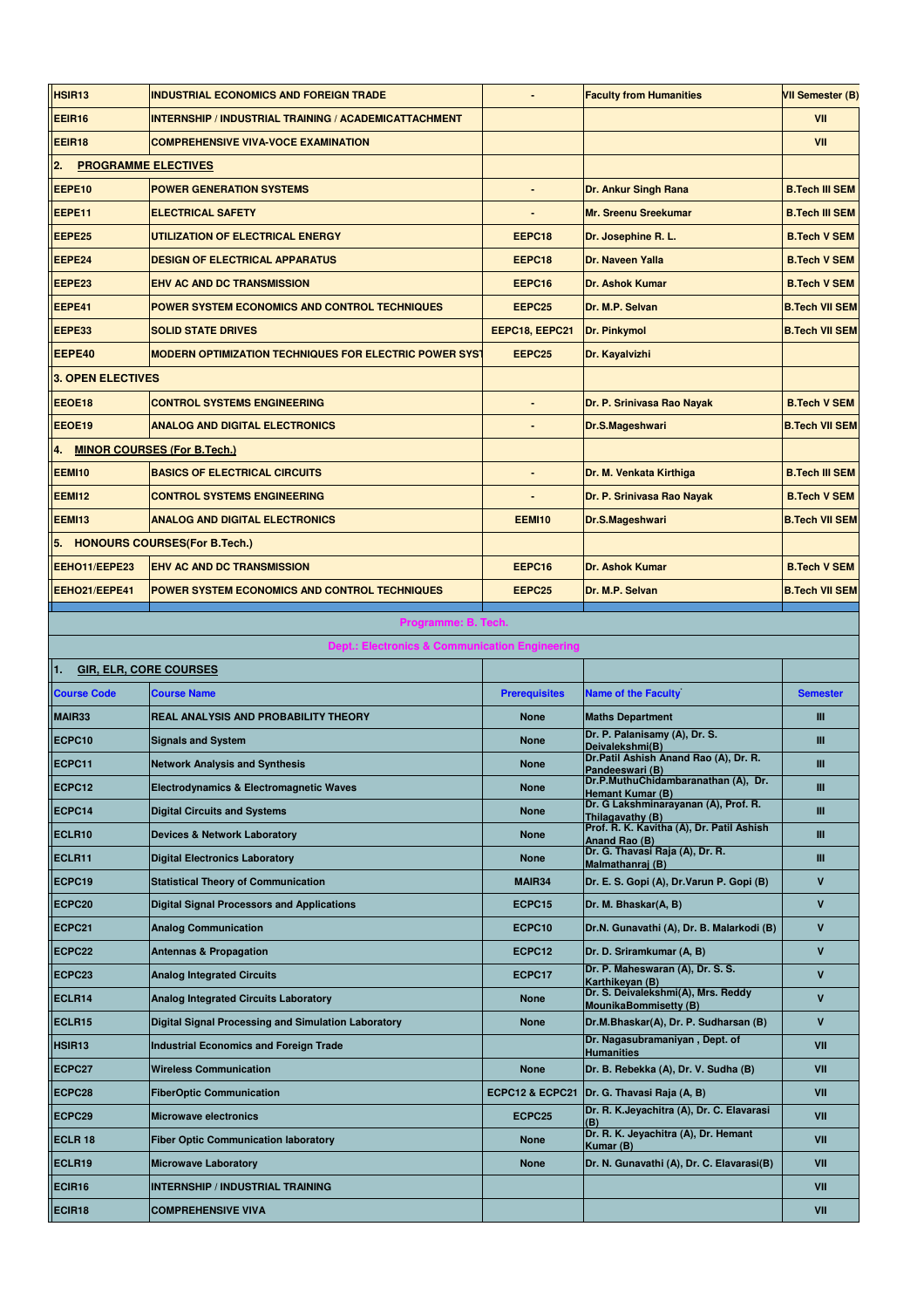| $\ _2$<br><b>PROGRAMME ELECTIVES</b> |                                                        |                      |                                                        |                 |
|--------------------------------------|--------------------------------------------------------|----------------------|--------------------------------------------------------|-----------------|
| ECPE20                               | <b>Digital Speech Processing</b>                       | <b>None</b>          | Dr. P. Sudharsan (A, B)                                | V & VII         |
| ECPE22                               | <b>Pattern Recognition</b>                             | <b>None</b>          | Dr. E. S. Gopi (A, B)                                  | V & VII         |
| ECPE10                               | <b>Networks and Protocols</b>                          | <b>None</b>          | Dr. B. Rebekka (A) Dr. P. Sudharsan (B)                | Ш               |
| ECPE11                               | <b>Satellite Communication</b>                         | ECPC24               | Dr. P. Maheswaran (A, B)                               | VII             |
| З.<br><b>OPEN ELECTIVES</b>          |                                                        |                      |                                                        |                 |
| ECOE15                               | <b>Pattern Recognition</b>                             | <b>None</b>          | Dr. E. S. Gopi                                         | V&VII           |
| 4.                                   | <b>MINOR COURSES (For B.Tech.)</b>                     |                      |                                                        |                 |
| <b>ECMI10</b>                        | <b>Signals and Systems</b>                             | <b>None</b>          | Dr.S. Deivalekshmi                                     | Ш               |
| <b>ECMI17</b>                        | <b>Electronic Circuits</b>                             | ECMI13               | Dr.R.Malmathanraj                                      | V               |
| <b>ECMI27</b>                        | <b>Wireless Communication</b>                          | ECMI24               | Dr.P.Muthu Chidambara Nathan                           | VII             |
| 5.                                   | <b>HONOURS COURSES (For B.Tech.)</b>                   |                      |                                                        |                 |
| ECHO10                               | <b>Advanced Digital signal processing</b>              | ECPC15               | Dr. P. Palanisamy                                      | V & VII         |
| ECHO30                               | <b>DSP for Medical Imaging</b>                         | ECPC15               | Dr. Varun P. Gopi                                      | V               |
| ECHO19                               | <b>Analog IC Design</b>                                | ECPC <sub>23</sub>   | Dr. B. Venkataramani                                   | VII             |
|                                      | Programme: B.Tech.                                     |                      |                                                        |                 |
|                                      | <b>Dept: Instrumentation and Control Engineering</b>   |                      |                                                        |                 |
| 1. GIR, ELR, CORE COURSES            |                                                        |                      |                                                        |                 |
| <b>Course Code</b>                   | <b>Course Name</b>                                     | <b>Prerequisites</b> | Name of the Faculty*                                   | <b>Semester</b> |
| MAIR34                               | <b>Probability and Distribution Theory</b>             |                      | Dr.V.Dinakaran(PDF)-Maths(A-section)                   | Ш               |
| MAIR34                               | <b>Probability and Distribution Theory</b>             |                      | Dr.Sivanesan-Maths(B-section)                          | $\mathbf{m}$    |
| ICPC12                               | <b>Circuit Theory</b>                                  |                      | Dr. Geetha C (A-section)                               | Ш               |
| ICPC12                               | <b>Circuit Theory</b>                                  |                      | Dr. S. Narayanan (B-section)                           | Ш               |
| ICPC13                               | <b>Sensors and Transducers</b>                         |                      | Dr. G. Uma (A-section)                                 | Ш               |
| ICPC13                               | <b>Sensors and Transducers</b>                         |                      | Dr. M. Umapathy (B-section)                            | $\mathbf{m}$    |
| ICPC14                               | <b>Digital Electronics</b>                             |                      | Ms. V. Sridevi (A-section)                             | Ш               |
| ICPC14                               | <b>Digital Electronics</b>                             |                      | Dr. D. Ezhilarasi (B-section)                          | $\mathbf{m}$    |
| ICPC15                               | <b>Signals and Systems</b>                             |                      | Dr. D. Ezhilarasi (A-section)                          | Ш               |
| ICPC15                               | <b>Signals and Systems</b>                             |                      | Dr. A. Ramakalyan (B-section)                          | Ш               |
| ICLR10                               | Thermodynamics and Fluid Mechanics Laboratory          |                      | Dr.Vijayan(PDF)- Mechanical (A-section)                | Ш               |
| ICLR10                               | <b>Thermodynamics and Fluid Mechanics Laboratory</b>   |                      | Dr. Vijayan (PDF) - Mechanical (B section)             | Ш               |
| ICLR11                               | <b>Circuits and Digital Laboratory</b>                 |                      | Dr. Geetha C (A-section)                               | Ш               |
| ICLR11                               | <b>Circuits and Digital Laboratory</b>                 |                      | Dr.Pravin (PDF) (B section)                            | Ш               |
| ICPC19                               | <b>Electrical and Electronic Measurements</b>          |                      | Dr.R.Periyasamy (A-section)                            | V               |
| ICPC19                               | <b>Electrical and Electronic Measurements</b>          |                      | Dr.Geetha C (B-Section)                                | V               |
| ICPC21                               | Control System - I                                     |                      | Dr K Dhanalakshmi (A-section)                          | V               |
| ICPC21                               | Control System - I                                     |                      | Dr. K. Srinivasan (B-Section)                          | V               |
| ICPC22                               | <b>Instrumentation Practices in Industries</b>         |                      | Dr. B. Vasuki (A-section)                              | V               |
| ICPC22                               | <b>Instrumentation Practices in Industries</b>         |                      | Dr. B. Vasuki (B section)                              | V               |
| ICPC23                               | <b>Principles of Communication Systems</b>             |                      | D.N.Gunavathi -ECE (A-section)                         | V               |
| ICPC23                               | <b>Principles of Communication Systems</b>             |                      | Dr.V.Sudha -ECE (B section)                            | V               |
| ICLR14                               | <b>Instrumentation Laboratory</b>                      |                      | Dr.R.Periyasamy (A-section)                            | V               |
| ICLR14                               | <b>Instrumentation Laboratory</b>                      |                      | Dr. PA. Karthick (B-Section)                           | V               |
| ICLR15                               | <b>Microprocessors and Microcontrollers Laboratory</b> |                      | Dr. D. Ezhilarasi and Dr.Shiraz Sohail (A-<br>section) | V               |
| ICLR15                               | Microprocessors and Microcontrollers Laboratory        |                      | Ms. V. Sridevi (B-Section)                             | V               |
| ICPC27                               | <b>Product Design and Development (Practice)</b>       |                      | <b>Prof Goldin R Bennet (A-section)</b>                | VII             |
| ICPC27                               | <b>Product Design and Development (Practice)</b>       |                      | <b>Prof Goldin R Bennet (B section)</b>                | VII             |
| ICPC28                               | <b>Analytical Instrumentation</b>                      |                      | Dr. PA. Karthick (A-section)                           | VII             |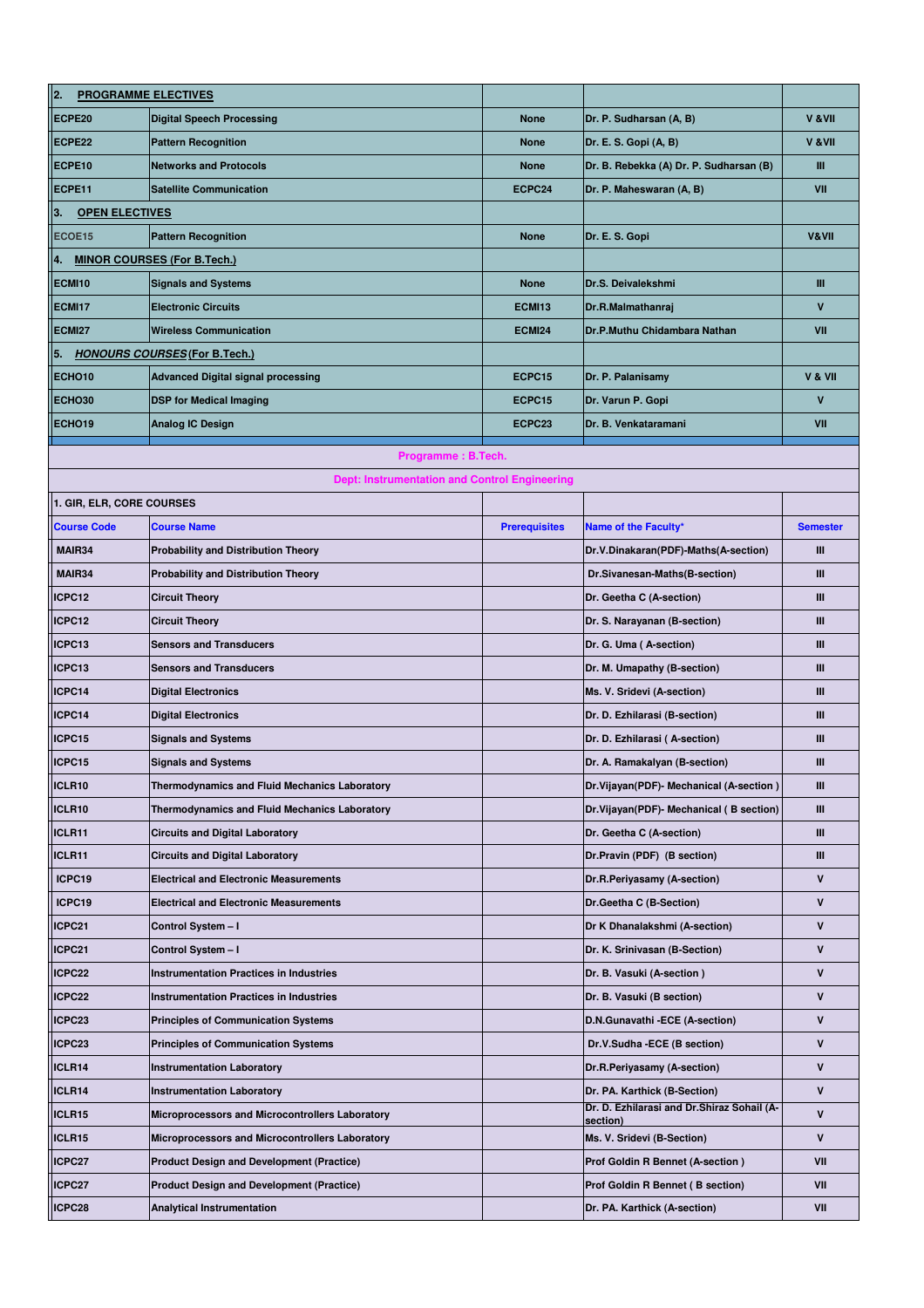| ICPC28                           | <b>Analytical Instrumentation</b>                             |                       | Dr. Gopi Krishnan (PDF) (B section)                        | VII             |
|----------------------------------|---------------------------------------------------------------|-----------------------|------------------------------------------------------------|-----------------|
| ICPC29                           | <b>Logic and Distributed Control System</b>                   |                       | Dr. N. Sivakumaran (A-section)                             | VII             |
| ICPC29                           | <b>Logic and Distributed Control System</b>                   |                       | Dr. S. Narayanan (B section)                               | VII             |
| HSIR13                           | <b>Industrial Economics and Foreign Trade</b>                 |                       | Dr.Padmaja-Humanities (A-section)                          | VII             |
| HSIR <sub>13</sub>               | <b>Industrial Economics and Foreign Trade</b>                 |                       | Dr.Padmaja-Humanities (B section)                          | VII             |
| ICLR17                           | Industrial Automation and Process Control Laboratory          |                       | Dr. N. Sivakumaran (A-section)                             | VII             |
| ICLR17                           | Industrial Automation and Process Control Laboratory          |                       | Dr. K. Srinivasan (B section)                              | VII             |
| ICIR16                           | <b>INTERNSHIP / INDUSTRIAL TRAINING / ACADEMIC ATTACHMENT</b> |                       |                                                            | VII             |
| ICIR18                           | <b>Comprehensive Viva- Voce Examination</b>                   |                       | Dr. G. Uma (A-section)                                     | VII             |
| ICIR18                           | <b>Comprehensive Viva- Voce Examination</b>                   |                       | Dr. G. Uma (B section)                                     | VII             |
| <b>2. PROGRAMME ELECTIVES</b>    |                                                               |                       |                                                            |                 |
| ICPE52                           | <b>Electron Devices and Circuits</b>                          |                       | <b>Dr.Shiraz Sohail</b>                                    | Ш               |
| ICPE53                           | <b>Data Structures and Algorithms</b>                         |                       | Dr.M.Sridevi-CSE                                           | Ш               |
| ICPE11                           | <b>Medical Instrumentation</b>                                |                       | Dr.R.Periyasamy                                            | $\mathsf{v}$    |
| ICPE31                           | <b>Power Electronics</b>                                      |                       | Swayam online                                              | V               |
| ICPE30                           | <b>Digital Signal Processing (DSP)</b>                        |                       | <b>Dr.PA Karthick</b>                                      | $\mathsf{v}$    |
| ICPE13                           | <b>Automotive Instrumentation</b>                             |                       | Dr.Shiraz Sohail                                           | V               |
| ICPE12                           | <b>Micro Electro Mechanical Systems (MEMS)</b>                |                       | Dr. Pravin (PDF)                                           | VII             |
| ICPE34                           |                                                               |                       | Swayam online                                              | VII             |
|                                  | <b>Digital Image Processing</b>                               |                       |                                                            |                 |
| ICPE41                           | <b>Internet of Things System Design</b>                       |                       | Swayam online                                              | VII             |
| ICPE45                           | <b>Robotics</b>                                               |                       | Swayam online                                              | VII             |
| <b>3.OPEN ELECTIVES NIL</b>      |                                                               |                       |                                                            |                 |
| 4. MINOR COURSES (For B.Tech.)   |                                                               |                       |                                                            |                 |
| <b>ICMI10</b>                    | <b>Transducer Engineering</b>                                 |                       | Dr. M. Umapathy / Dr. G. Uma                               | Ш               |
| 5.HONOURS COURSES (For B.Tech.)  |                                                               |                       |                                                            |                 |
|                                  |                                                               |                       |                                                            |                 |
| ICHO16                           | <b>Electronics for Sensor Design</b>                          |                       | Dr.Shiraz Sohail                                           | $\mathbf v$     |
| ICHO15                           | <b>Optimal and Robust Control</b>                             |                       | Dr.A.Ramakalyan                                            | VII             |
|                                  | Programme: B.Tech.                                            |                       |                                                            |                 |
|                                  | <b>Dept.: Mechanical Engineering</b>                          |                       |                                                            |                 |
|                                  | <b>GENERAL INSTITUTE REQUIREMENTS (GIR) COURSES</b>           |                       |                                                            |                 |
| <b>Course Code</b>               | <b>Course Name</b>                                            | <b>Pre-requisites</b> | <b>Name of the Faculty</b>                                 | <b>Semester</b> |
| HSIR <sub>13</sub>               | <b>Industrial Economics and Foreign Trade</b>                 | -NIL-                 | <b>Humanities Department</b>                               | Ш               |
| HSIR14                           | <b>Professional Ethics</b>                                    | -NIL-                 | <b>Humanities Department</b>                               | VII             |
| MEIR16                           | Summer Internship                                             | -NIL-                 | <b>HOD/Department</b>                                      | VII             |
| MEIR18                           | Comprehensive viva                                            | -NIL-                 | Prof. SS. Arulappan / Dr. Vignesh                          | VII             |
| <b>CORE COURSES</b><br>2.        |                                                               |                       |                                                            |                 |
| MEPC11                           | <b>Engineering Thermodynamics</b>                             | -NIL-                 | Dr. M. Udayakumar / Dr. S.                                 | Ш               |
| MEPC12                           | <b>Strength of Materials</b>                                  | -NIL-                 | Venkatachalapathy<br>Dr. N. Siva Shanmugam / Dr. R Prakash | Ш               |
| MEPC13                           | <b>Applied Electrical and Electronics Engineering</b>         | EEIR11                | Dr. Kayalvizhi / Dr. Naveen Yella                          | Ш               |
| MEPC14                           | <b>Fluid Mechanics and Machines</b>                           | -NIL-                 | Dr. R B Anand / Dr. P. Kaushik                             | Ш               |
| MEPC20                           | <b>Engineering Materials</b>                                  | -NIL-                 | Dr. N Ashok Kumar / Dr. Raghuram                           | V               |
| MEPC22                           | <b>Heat and Mass Transfer</b>                                 | MEPC11                | Dr. S Suresh / Dr. S. Vedharaj                             | V               |
| MEPC23                           | Mechanics of Machines - II                                    | MEPC17                | Dr. G. Rajasekaran / Dr. Sreejith Mohan                    | V               |
| MEPC24                           | Analysis and Design of Machine Components                     | MEPC12                | Prof. SS. Arulappan / Dr. Nivish George                    | V               |
| MEPC28                           | <b>Power Plant Engineering</b>                                | MEPC21                | Dr. AR. Veerappan                                          | VII             |
| MEPC21                           | <b>Turbo machines</b>                                         | MEPC18                | Dr. T. Suthakar (visiting faculty)                         | VII             |
| <b>PROGRAMME ELECTIVES</b><br>3. |                                                               |                       |                                                            |                 |
| MEPE35                           | <b>Computer Aided Design and Drafting</b>                     | MEIR12                | Dr. Nanda Naik Korra                                       | Ш               |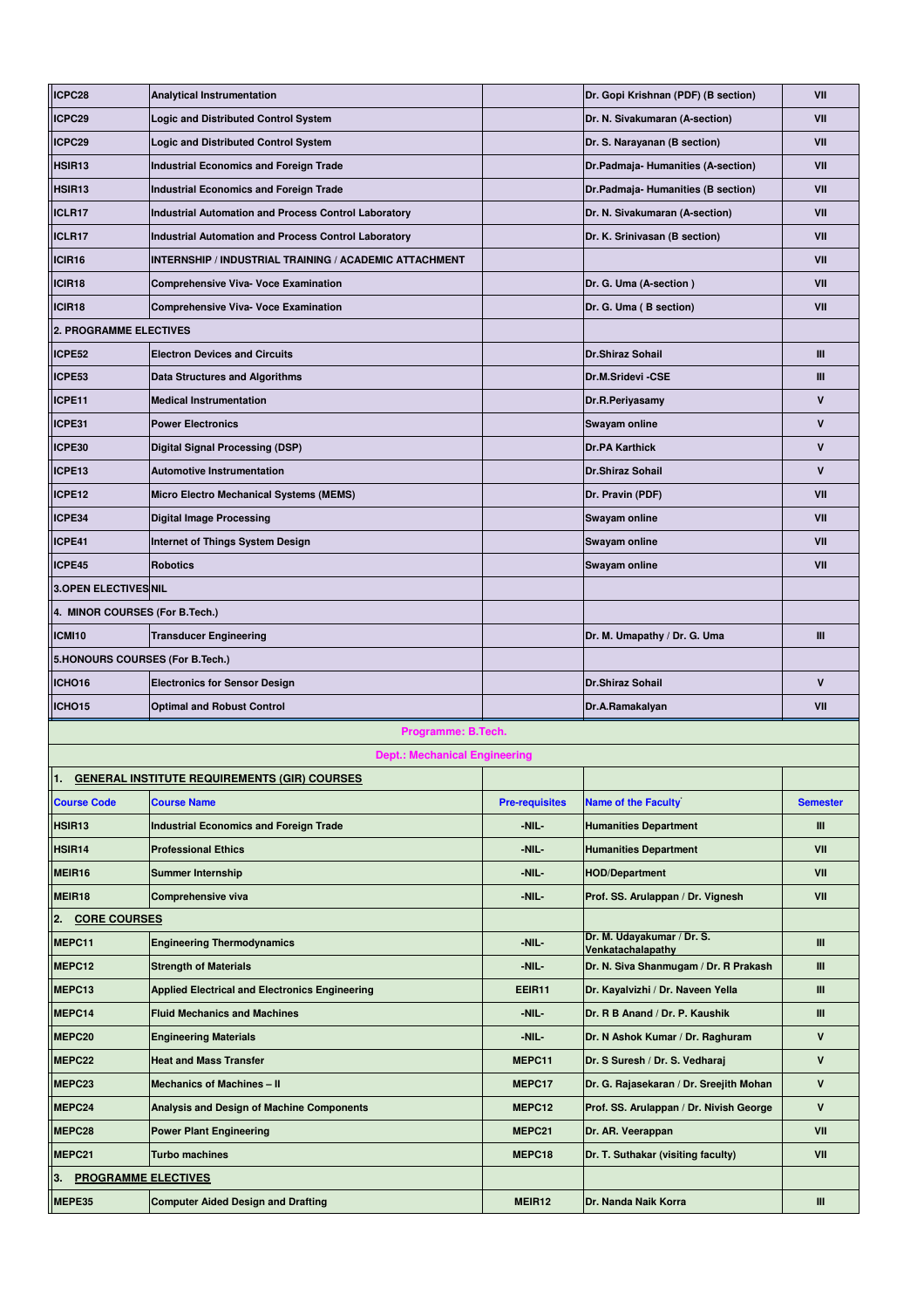| MEPE40                       | <b>Operations Research</b>                                       | -NIL-                 | Dr. Bishweshwar Babu                          | Ш               |
|------------------------------|------------------------------------------------------------------|-----------------------|-----------------------------------------------|-----------------|
| MEPE10                       | Compressible flow and jet propulsion                             | MEPC18                | Dr. T. Suthakar (visiting faculty)            | $\mathbf v$     |
| MEPE12                       | <b>Advanced IC engines</b>                                       | MEPC16                | Dr. V. Arul Mozhi Selvan                      | $\mathsf{v}$    |
| MEPE26                       | <b>Mechatronics</b>                                              | MEPC13                | <b>ICE Department</b>                         | $\mathsf{v}$    |
| MEPE25                       | <b>Industrial Robotics</b>                                       | MEPC13                | Dr. Krishna Mohan Kumar                       | VII             |
| MEPE <sub>19</sub>           | Vehicle dynamics                                                 | MEPC25                | Dr. Bishweshwar Babu                          | VII             |
| 4.                           | <b>ESSENTIAL PROGRAMME LABORATORY REQUIREMENT</b>                |                       |                                               |                 |
| MELR11                       | Strength of Materials and Fluid Mechanics and MachinesLaboratory | -NIL-                 | Dr. R B Anand / Dr. Vijayan                   | Ш               |
| MELR12                       | <b>Computer Aided Machine Drawing</b>                            | -NIL-                 | Dr. T Ramesh / Dr. Vignesh                    | Ш               |
| MELR22                       | <b>Thermal Engineering Lab II</b>                                | -NIL-                 | Dr. M. Udayakumar / Dr. Venkatesh             | $\mathsf{v}$    |
| MELR15                       | <b>Dynamics Lab</b>                                              | -NIL-                 | Dr. Vignesh                                   | $\mathsf{v}$    |
| 5.<br><b>OPEN ELECTIVES</b>  |                                                                  |                       |                                               |                 |
| MEOE16                       | <b>Cryogenic Engineering</b>                                     | -NIL-                 | Dr. V Mariappan                               | V, VII          |
| 6.<br><b>MINOR ELECTIVES</b> |                                                                  |                       |                                               |                 |
| MEMI11                       | <b>Fundamentals of Thermal Engineering</b>                       | -NIL-                 | Dr. R Anand                                   | III, V, VII     |
| <b>HONOURS COURSE</b>        |                                                                  |                       |                                               |                 |
| 7.                           |                                                                  |                       |                                               |                 |
| MEHO16                       | Design and Optimization of Thermal Energy systems                | MEPC16                | Dr. V Mariappan                               | V, VII          |
|                              | Programme: B.Tech.                                               |                       |                                               |                 |
|                              | <b>Dept.: MME</b>                                                |                       |                                               |                 |
| <b>III Semester</b>          |                                                                  |                       |                                               |                 |
| <b>Code</b>                  | <b>Subject Name</b>                                              | <b>Pre-requisites</b> | <b>Faculty Name</b>                           | <b>Semester</b> |
| HSIR <sub>13</sub>           | <b>Industrial Economics and Foreign Trades</b>                   | <b>NIL</b>            | <b>Humanities</b>                             | Ш               |
| MTPC11                       | <b>Metallurgical Thermodynamics and kinetics</b>                 | <b>NIL</b>            | Dr. D. Nagarajan                              | Ш               |
| MTPC12                       | <b>Physical Metallurgy</b>                                       | <b>NIL</b>            | Dr. A. Muthuchamy                             | III             |
| MTPC13                       | <b>Electrical, Electronic and Magnetic Materials</b>             | <b>NIL</b>            | New Faculty - I/ Prof. S. Kumaran             | Ш               |
| MTPC14                       | <b>Polymers, Composites and Ceramics</b>                         | <b>NIL</b>            | Dr. V. Suriyanarayanan                        | Ш               |
| MTLR30                       | <b>Process Metallurgy Laboratory</b>                             | <b>NIL</b>            | Dr. V. Karthik & New Faculty - II             | Ш               |
| MTLR31                       | Polymers, Composites and Ceramics Laboratory                     | MTPC14                | Dr. V. Karthik                                | Ш               |
|                              | Elective - I (PE/OE)                                             |                       |                                               | Ш               |
| <b>Programme Elective</b>    |                                                                  |                       |                                               |                 |
| MTPE01                       | Mineral Processing and Metallurgical analysis                    | <b>NIL</b>            | Dr. Nimu Chand Reger                          | Ш               |
| <b>Open Elective</b>         |                                                                  |                       |                                               |                 |
| MTOE10                       | <b>Nanomaterials and Applications</b>                            | <b>NIL</b>            | New Faculty - I/ Prof. S. Kumaran             | Ш               |
| (V Sem -2018Curriculum)      |                                                                  |                       |                                               |                 |
|                              |                                                                  |                       |                                               |                 |
| MTPC19                       | <b>Metal Casting Technology</b>                                  | <b>NIL</b>            | Prof.S.P.Kumaresh Babu                        | $\mathsf{v}$    |
|                              |                                                                  |                       |                                               |                 |
| MTPC20                       | <b>Materials Joining Technology</b>                              | <b>NIL</b>            | Dr. S. Jerome                                 | V               |
| MTPC21                       | Iron Making and Steel Making                                     | MTPC13, MTPC17        | Prof. S. Raman Sankaranarayanan               | $\mathbf v$     |
| MTPC23                       | <b>Mechanical Behavior of Materials</b>                          | MTPC11, MTPC15        | Dr. K. Sivaprasad                             | V               |
|                              | Elective - Program elective                                      |                       |                                               | V               |
|                              | <b>Elective - Program/Open Elective</b>                          |                       |                                               | V               |
|                              | <b>Elective - Minor/Open Elective</b>                            |                       |                                               | $\mathsf{v}$    |
| MTLR33                       | <b>Foundry and Welding Lab</b>                                   | MTPC19, MTPC20        | Dr. S. Jerome                                 | V               |
| MTLR34                       | <b>Materials Testing Lab</b>                                     | MTPC23                | Prof. B. Ravisankar & Dr. Nimu Chand<br>Reger | V               |
| <b>Programme Electives</b>   |                                                                  |                       |                                               |                 |
| <b>MTPE 02</b>               | <b>Special Steel and Cast Irons</b>                              | MTPC18                | Dr. D. Nagarajan                              | V, VII          |
| <b>MTPE 11</b>               | <b>Ceramic Materials</b>                                         | <b>NIL</b>            | Dr. N. Ramesh Babu                            | V, VII          |
| <b>MTPE 15</b>               | <b>Automotive Materials</b>                                      | MTPC15                | Prof. S. Muthukumaran                         | V, VII          |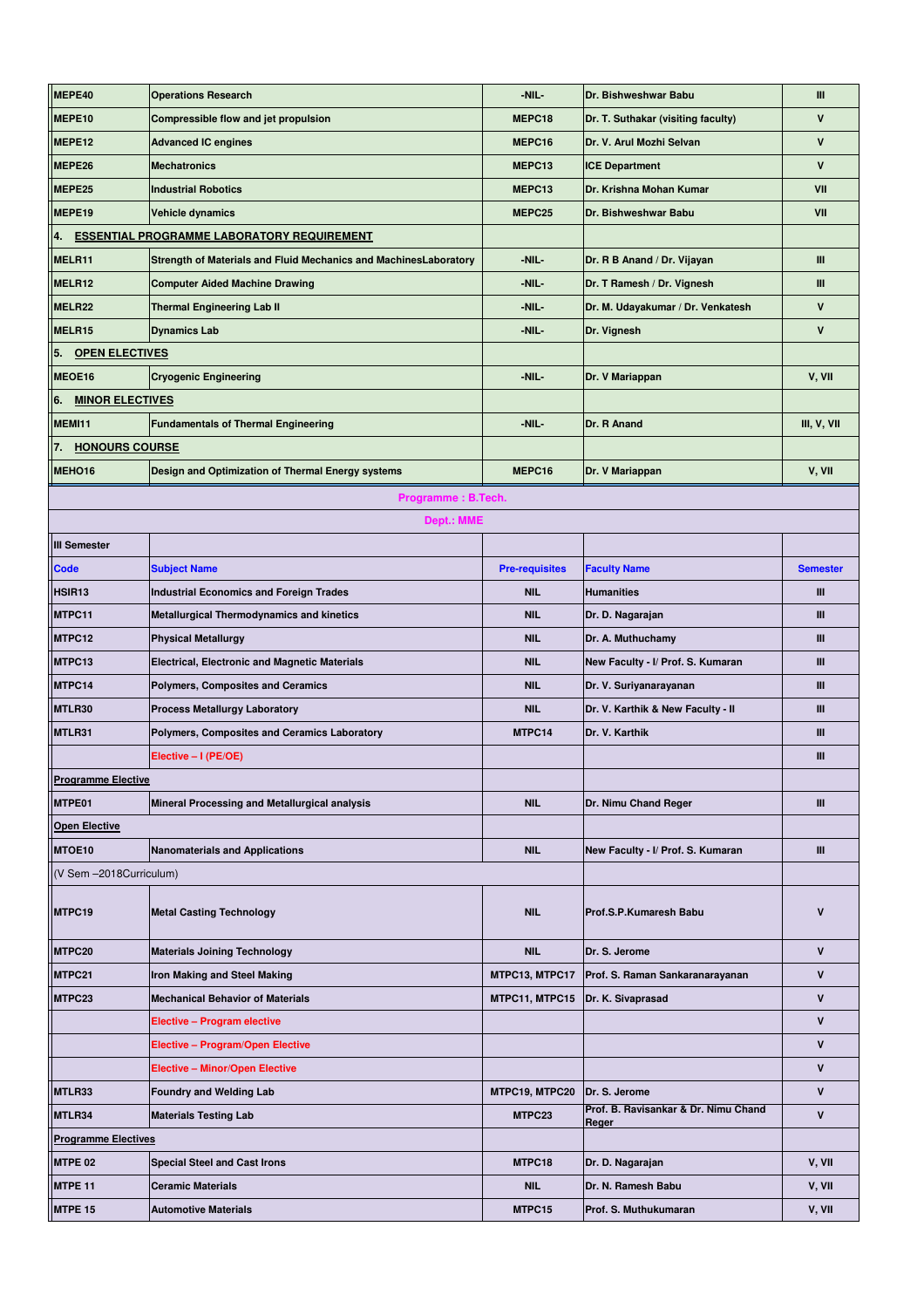| MTPE27                          | <b>Stainless Steels and Advanced Ferrous Alloy</b>                                              | <b>NIL</b>           | Prof. S. Raman Sankaranarayanan                | V, VII          |
|---------------------------------|-------------------------------------------------------------------------------------------------|----------------------|------------------------------------------------|-----------------|
| <b>Open Electives</b>           |                                                                                                 |                      |                                                |                 |
| MTOE12 (VII Sem)                | Introduction to Computational Techniques (VII Sem) &<br><b>Computational Techniques (V Sem)</b> | <b>NIL</b>           | Dr. V. Karthik                                 | V, VII          |
| <b>MTOE13/44</b>                | <b>Design and Selection of Materials</b>                                                        | <b>NIL</b>           | Prof. B. Ravisankar                            | V, VII          |
| <b>MTOE17/48</b>                | <b>Nanomaterials and Applications</b>                                                           | <b>NIL</b>           | New Faculty - II / Prof. S. Kumaran            | V, VII          |
| <b>Honors Elective</b>          |                                                                                                 |                      |                                                |                 |
| MTHO <sub>13</sub>              | Aerospace materials                                                                             | <b>NIL</b>           | Prof. V. Muthupandi                            | V, VII          |
| (VII Semester -2017 Curriculum) |                                                                                                 |                      |                                                |                 |
| Code                            | <b>Subject Name</b>                                                                             |                      |                                                |                 |
| HSIR14                          | <b>Professional Ethics</b>                                                                      | <b>NIL</b>           | <b>Humanities</b>                              | VII             |
| MTPC28                          | <b>Corrosion Engineering</b>                                                                    | <b>NIL</b>           | Prof. S. Natarajan                             | VII             |
| MTPC29                          | Testing and Characterization of Materials                                                       | <b>NIL</b>           | Prof. V. Muthupandi                            | VII             |
|                                 | Elective - Program elective                                                                     |                      |                                                | VII             |
|                                 | <b>Elective - Program/Open Elective</b>                                                         |                      |                                                | VII             |
|                                 | <b>Elective - Minor/Open Elective</b>                                                           |                      |                                                | VII             |
| MTIR <sub>16</sub>              | INTERNSHIP / INDUSTRIAL TRAINING /ACADEMIC ATTACHMENT                                           |                      |                                                | VII             |
| MTIR <sub>18</sub>              | <b>Comprehensive Viva</b>                                                                       | <b>NIL</b>           | Prof. B. Ravisankar                            | VII             |
| MTLR17                          | <b>Corrosion and Surface Engineering Laboratory</b>                                             | MTPC28               | Prof. S.P.Kumaresh Babu & New Faculty<br>4     | VII             |
|                                 | Programme: B.Tech.                                                                              |                      |                                                |                 |
|                                 | <b>Dept: Production Engineering</b>                                                             |                      |                                                |                 |
| <b>GIR, ELR, CORE COURSES</b>   |                                                                                                 |                      |                                                |                 |
| <b>SUBJECT CODE</b>             | <b>SUBJECT NAME</b>                                                                             | <b>Prerequisites</b> | <b>Faculty Name &amp;Sections</b>              | <b>Semester</b> |
| PRPC11                          | <b>Casting and Welding Technology</b>                                                           |                      | Dr.D.Lenin Singaravelu, (A)                    | Ш               |
| PRPC11                          | <b>Casting and Welding Technology</b>                                                           |                      | Dr.P.Sathiya, (B)                              | Ш               |
| PRPC12                          | <b>Metallurgy and Materials Engineering</b>                                                     |                      | Dr.C.Sathiya Narayanan, (A)                    | Ш               |
| PRPC12                          | <b>Metallurgy and Materials Engineering</b>                                                     |                      | Dr.Matruprasad Rout, (B)                       | Ш               |
| PRPC13                          | <b>Fluids and Thermal Engineering</b>                                                           |                      | <b>Mechanical Engg., A &amp;B-Prod</b>         | Ш               |
| PRPC14                          | <b>Forming and Machining Technology</b>                                                         |                      | Dr.V.Senthilkumar, (A)                         | Ш               |
| PRPC14                          | <b>Forming and Machining Technology</b>                                                         |                      | Dr. Vineet Kumar Yadav, (B)                    | Ш               |
| PRLR10                          | <b>Manufacturing Processes Lab.</b>                                                             |                      | Dr. Vineet Kumar Yadav, A &B-Prod              | Ш               |
| PRLR11                          | <b>Weldability and Formability Lab.</b>                                                         |                      | Dr.P.Sathiya, A &B-Prod                        | Ш               |
| HSIR <sub>13</sub>              | <b>Industrial Economics and Foreign Trades</b>                                                  |                      | Dr.P.Baranitharan-PDF-3, A &B-Prod             | Ш               |
| PRPC <sub>20</sub>              | <b>Design of Machine Elements</b>                                                               |                      | Dr.Prakash Kumar, A &B                         | V               |
| PRPC <sub>21</sub>              | <b>Tooling for Manufacturing</b>                                                                |                      | Dr.S.Kumanan, A                                | V               |
| PRPC <sub>21</sub>              | <b>Tooling for Manufacturing</b>                                                                |                      | Dr.V.Satheeshkumar, B                          | V               |
| PRPC22                          | <b>Quality, Reliability and Safety Engineering</b>                                              |                      | Dr.Santosh Mishra, A &B                        | V               |
| PRPC23                          | <b>Computer Integrated Manufacturing (Theory and Lab)</b>                                       |                      | Dr.J.Jerald, A                                 | V               |
| PRPC <sub>23</sub>              | <b>Computer Integrated Manufacturing (Theory and Lab)</b>                                       |                      | Dr.T.Selvaraj, B                               | V               |
| PRLR14                          | <b>Machine Drawing Practice</b>                                                                 |                      | Dr.Santosh Mishra, A                           | V               |
| PRLR14                          | <b>Machine Drawing Practice</b>                                                                 |                      | Dr.V.Satheeshkumar, B                          | V               |
| HSIR14                          | <b>Professional Ethics and Psychology</b>                                                       |                      | <b>Humanities and Social Sciences, A&amp;B</b> | V               |
| PRPC <sub>28</sub>              | <b>Analysis of Production Systems and IE Lab</b>                                                |                      | Dr.P.Asokan, A                                 | VII             |
| PRPC28                          | <b>Analysis of Production Systems and IE Lab</b>                                                |                      | Dr.A.Noorul Haq, B                             | VII             |
| PRPC <sub>29</sub>              | <b>Manufacturing System Simulation (Theory and Lab)</b>                                         |                      | Dr.S.PrasannaVenkatesan, A&B                   | VII             |
| <b>PRIR16</b>                   | Internship / Industrial Training / Academic Attachment                                          |                      | Dr.C.Sathiya Narayanan, A &B                   | VII             |
|                                 |                                                                                                 |                      |                                                |                 |
| PRIR <sub>18</sub>              | <b>Comprehensive Viva</b>                                                                       |                      | Dr.C.Sathiya Narayanan, A &B                   | VII             |